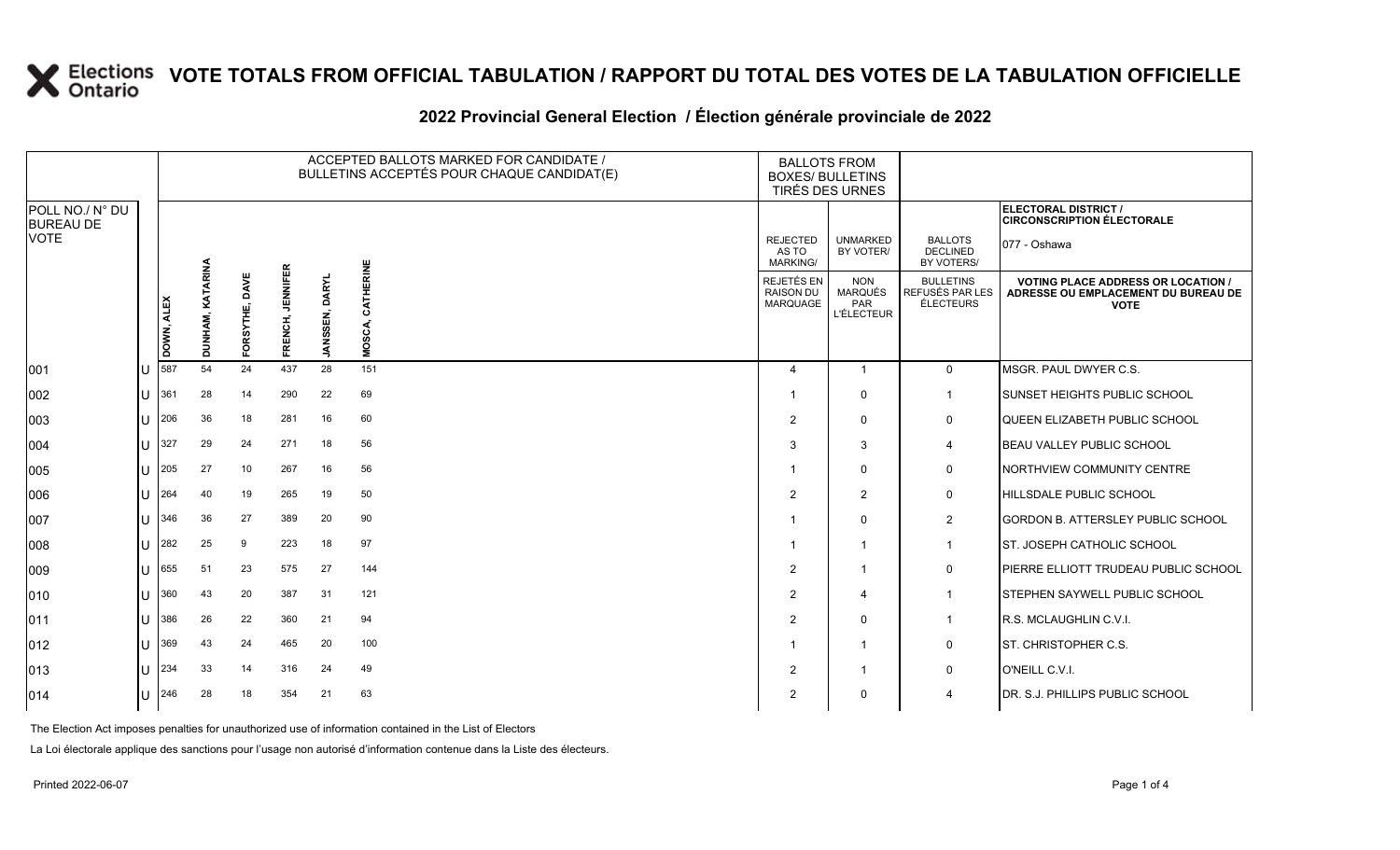#### **2022 Provincial General Election / Élection générale provinciale de 2022**

|                                     |   |            |                  |                   |                            |                                 | ACCEPTED BALLOTS MARKED FOR CANDIDATE /<br>BULLETINS ACCEPTÉS POUR CHAQUE CANDIDAT(E) | <b>BALLOTS FROM</b><br><b>BOXES/ BULLETINS</b><br>TIRÉS DES URNES |                                                          |                                                  |                                                                                                 |
|-------------------------------------|---|------------|------------------|-------------------|----------------------------|---------------------------------|---------------------------------------------------------------------------------------|-------------------------------------------------------------------|----------------------------------------------------------|--------------------------------------------------|-------------------------------------------------------------------------------------------------|
| POLL NO./ N° DU<br><b>BUREAU DE</b> |   |            |                  |                   |                            |                                 |                                                                                       |                                                                   |                                                          |                                                  | ELECTORAL DISTRICT /<br><b>CIRCONSCRIPTION ÉLECTORALE</b>                                       |
| <b>VOTE</b>                         |   |            |                  |                   |                            |                                 |                                                                                       | <b>REJECTED</b><br>AS TO<br><b>MARKING/</b>                       | <b>UNMARKED</b><br>BY VOTER/                             | <b>BALLOTS</b><br><b>DECLINED</b><br>BY VOTERS/  | 077 - Oshawa                                                                                    |
|                                     |   | DOWN, ALEX | DUNHAM, KATARINA | DAVE<br>FORSYTHE, | <b>JENNIFER</b><br>FRENCH, | <b>DARYL</b><br><b>JANSSEN,</b> | CATHERINE<br>MOSCA,                                                                   | <b>REJETÉS EN</b><br><b>RAISON DU</b><br>MARQUAGE                 | <b>NON</b><br><b>MARQUÉS</b><br>PAR<br><b>L'ÉLECTEUR</b> | <b>BULLETINS</b><br>REFUSÉS PAR LES<br>ÉLECTEURS | <b>VOTING PLACE ADDRESS OR LOCATION /</b><br>ADRESSE OU EMPLACEMENT DU BUREAU DE<br><b>VOTE</b> |
| 015                                 |   | 284        | 55               | 22                | 337                        | 17                              | 64                                                                                    | $\Omega$                                                          | $\mathbf 0$                                              | $\mathbf{3}$                                     | MARY STREET COMMUNITY SCHOOL                                                                    |
| 016                                 | U | 254        | 24               | 8                 | 263                        | 23                              | 41                                                                                    | <sup>0</sup>                                                      | $\Omega$                                                 | $\overline{1}$                                   | ZION CHRISTIAN REFORMED CHURCH                                                                  |
| 017                                 | U | 357        | 27               | 20                | 366                        | 25                              | 71                                                                                    | $\Omega$                                                          | $\overline{2}$                                           | $\overline{2}$                                   | SIR ALBERT LOVE CATHOLIC SCHOOL                                                                 |
| 018                                 | U | 319        | 32               | 16                | 346                        | 34                              | 78                                                                                    | $\overline{2}$                                                    | -1                                                       | $\overline{1}$                                   | HARMONY HEIGHTS PUBLIC SCHOOL                                                                   |
| 019                                 | U | 605        | 55               | 20                | 581                        | 44                              | 122                                                                                   | <sup>0</sup>                                                      | 3                                                        | $\mathbf 0$                                      | EASTDALE C.V.I.                                                                                 |
| 020                                 | U | 103        | 15               | 7                 | 154                        | 11                              | 32                                                                                    |                                                                   | $\mathbf 0$                                              | 0                                                | OSHAWA CIVIC RECREATION COMPLEX                                                                 |
| 021                                 | U | 198        | 22               | 15                | 244                        | 19                              | 49                                                                                    |                                                                   | -1                                                       | $\mathbf 0$                                      | <b>WAVERLY PUBLIC SCHOOL</b>                                                                    |
| 022                                 | U | 185        | 10               | 9                 | 163                        | 12                              | 34                                                                                    |                                                                   | 2                                                        | $\mathsf{O}$                                     | <b>COLLEGE HILL P.S</b>                                                                         |
| 023                                 | U | 210        | 34               | 14                | 306                        | 20                              | 70                                                                                    |                                                                   | $\overline{\mathbf{1}}$                                  | 0                                                | <b>VILLAGE UNION P.S.</b>                                                                       |
| 024                                 | U | 141        | 25               | 14                | 234                        | 15                              | 54                                                                                    | 2                                                                 | -1                                                       | $\overline{2}$                                   | <b>FAITH PLACE</b>                                                                              |
| 025                                 | U | 302        | 47               | 31                | 405                        | 20                              | 62                                                                                    |                                                                   | 3                                                        | $\mathsf{O}$                                     | ROYAL CANADIAN LEGION BRANCH 43                                                                 |
| 026                                 | U | 335        | 33               | 28                | 361                        | 19                              | 57                                                                                    |                                                                   | $\overline{2}$                                           | $\mathbf{1}$                                     | <b>ST. HEDWIG CATHOLIC SCHOOL</b>                                                               |
| 027                                 | U | 189        | 20               | 23                | 236                        | 22                              | 43                                                                                    |                                                                   | $\Omega$                                                 | 3                                                | DAVID BOUCHARD PUBLIC SCHOOL                                                                    |
| 028                                 | U | 487        | 58               | 27                | 412                        | 33                              | 66                                                                                    | 2                                                                 |                                                          | $\mathbf 0$                                      | <b>CLARA HUGHES P.S.</b>                                                                        |

The Election Act imposes penalties for unauthorized use of information contained in the List of Electors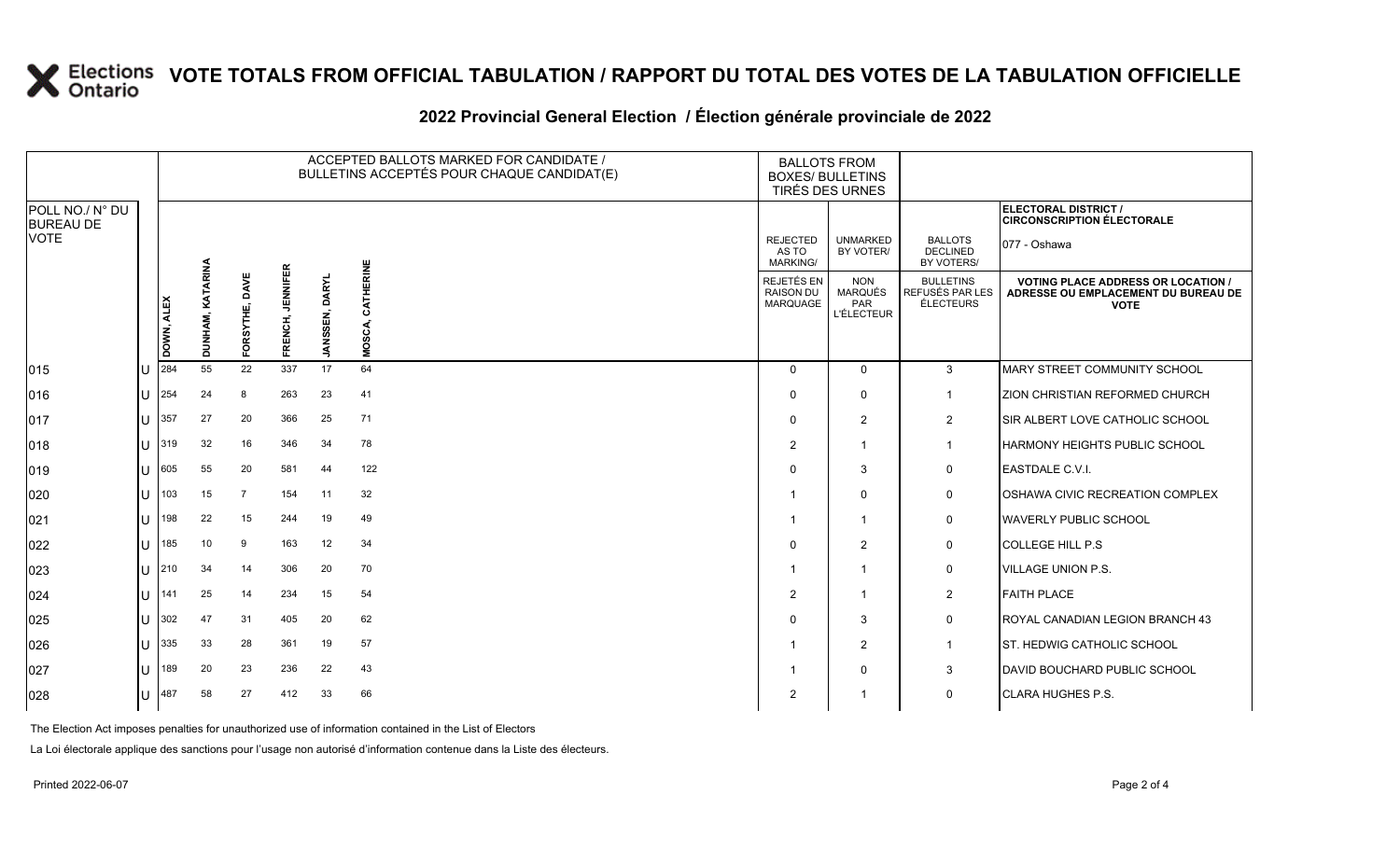#### **2022 Provincial General Election / Élection générale provinciale de 2022**

|                                     |              |            |                     |                  |                            | ACCEPTED BALLOTS MARKED FOR CANDIDATE /<br>BULLETINS ACCEPTÉS POUR CHAQUE CANDIDAT(E) |                                   |                                                   | <b>BALLOTS FROM</b><br><b>BOXES/ BULLETINS</b><br><b>TIRÉS DES URNES</b> |                                                  |                                                                                                 |
|-------------------------------------|--------------|------------|---------------------|------------------|----------------------------|---------------------------------------------------------------------------------------|-----------------------------------|---------------------------------------------------|--------------------------------------------------------------------------|--------------------------------------------------|-------------------------------------------------------------------------------------------------|
| POLL NO./ N° DU<br><b>BUREAU DE</b> |              |            |                     |                  |                            |                                                                                       |                                   |                                                   |                                                                          |                                                  | ELECTORAL DISTRICT /<br><b>CIRCONSCRIPTION ÉLECTORALE</b>                                       |
| VOTE                                |              |            |                     |                  |                            |                                                                                       |                                   | <b>REJECTED</b><br>AS TO<br>MARKING/              | <b>UNMARKED</b><br>BY VOTER/                                             | <b>BALLOTS</b><br><b>DECLINED</b><br>BY VOTERS/  | 077 - Oshawa                                                                                    |
|                                     |              | DOWN, ALEX | KATARINA<br>DUNHAM, | RSYTHE, DAV<br>힡 | <b>JENNIFER</b><br>FRENCH, | <b>DARYL</b><br>ISSEN,<br>ξ                                                           | CATHERINE<br>MOSCA,               | REJETÉS EN<br><b>RAISON DU</b><br><b>MARQUAGE</b> | <b>NON</b><br><b>MARQUÉS</b><br><b>PAR</b><br><b>L'ÉLECTEUR</b>          | <b>BULLETINS</b><br>REFUSÉS PAR LES<br>ÉLECTEURS | <b>VOTING PLACE ADDRESS OR LOCATION /</b><br>ADRESSE OU EMPLACEMENT DU BUREAU DE<br><b>VOTE</b> |
| 029                                 |              | 465        | 52                  | 24               | 494                        | 35                                                                                    | 104                               | $\overline{1}$                                    | $\overline{2}$                                                           | $\mathbf 0$                                      | FOREST VIEW PUBLIC SCHOOL                                                                       |
| 030                                 | U            | 326        | 34                  | 21               | 298                        | 25                                                                                    | 79                                | $\overline{\mathbf{1}}$                           | 3                                                                        | $\mathbf 0$                                      | HARMONY CREEK GOLF CENTRE                                                                       |
| 031                                 | U            | 291        | 37                  | 14               | 319                        | 29                                                                                    | 51                                | 3                                                 | 5                                                                        | $\mathbf{1}$                                     | MONSIGNOR PHILIP COFFEY CATHOLIC<br><b>SCHOOL</b>                                               |
| 032                                 | $\mathbf{H}$ | 182        | 12                  | 17               | 299                        | 19                                                                                    | 21                                | -1                                                | $\Omega$                                                                 | 6                                                | <b>GLEN STREET PUBLIC SCHOOL</b>                                                                |
| 033                                 | $\mathbf{U}$ | 151        | 14                  | $\overline{7}$   | 207                        | 11                                                                                    | 34                                | $\Omega$                                          | $\Omega$                                                                 | 0                                                | DR. C.F. CANNON PUBLIC SCHOOL                                                                   |
| 034                                 | $\mathbf{U}$ | 220        | 40                  | 27               | 283                        | 20                                                                                    | 46                                | $\Omega$                                          | $\Omega$                                                                 | $\mathbf 0$                                      | <b>SOUTH OSHAWA COMMUNITY CENTRE</b>                                                            |
| 035                                 | U            | 330        | 39                  | 24               | 353                        | 29                                                                                    | 50                                | $\overline{2}$                                    | 5                                                                        | $\mathbf 0$                                      | <b>BOBBY ORR PUBLIC SCHOOL</b>                                                                  |
| 700                                 | $\mathbf{U}$ | 18         | $\overline{2}$      | 2                | $\overline{7}$             | $\mathbf 0$                                                                           | $\overline{7}$                    | $\Omega$                                          | $\Omega$                                                                 | $\mathbf 0$                                      | <b>HILLSDALE TERRACES</b>                                                                       |
| 701                                 | $\mathbf{H}$ | I21        |                     | 3                | 30                         | $\overline{2}$                                                                        | 11                                | $\overline{\mathbf{1}}$                           | $\overline{1}$                                                           | $\overline{1}$                                   | <b>HILLSDALE ESTATES</b>                                                                        |
| 702                                 | U            | I21        | 9                   | $\overline{2}$   | 25                         | $\mathbf 0$                                                                           | 3                                 | $\overline{2}$                                    | 1                                                                        | 0                                                | LIVITA CENTENNIAL RETIREMENT HOME                                                               |
| 703                                 | U            | 13         |                     | $\overline{1}$   | 12                         | $\mathbf 0$                                                                           | $5\phantom{.0}$                   | $\overline{\mathbf{1}}$                           | $\Omega$                                                                 | 0                                                | <b>EXTENDICARE OSHAWA</b>                                                                       |
| 704                                 |              | 33         | $\overline{2}$      | $\overline{2}$   | 32                         | $\overline{1}$                                                                        | 22                                | $\Omega$                                          | $\Omega$                                                                 | $\mathbf 0$                                      | <b>CARRIAGE HOUSE RETIREMENT RESIDENCE</b>                                                      |
| 705                                 |              |            |                     |                  |                            |                                                                                       | COMBINED WITH 702 / COMBINÉ À 702 |                                                   |                                                                          |                                                  |                                                                                                 |
| 706                                 |              | 111        |                     | $\mathcal{P}$    | 5                          | 2                                                                                     | 5                                 | 0                                                 | 0                                                                        | $\mathbf 0$                                      | THORNTONVIEW LONG-TERM CARE                                                                     |

The Election Act imposes penalties for unauthorized use of information contained in the List of Electors